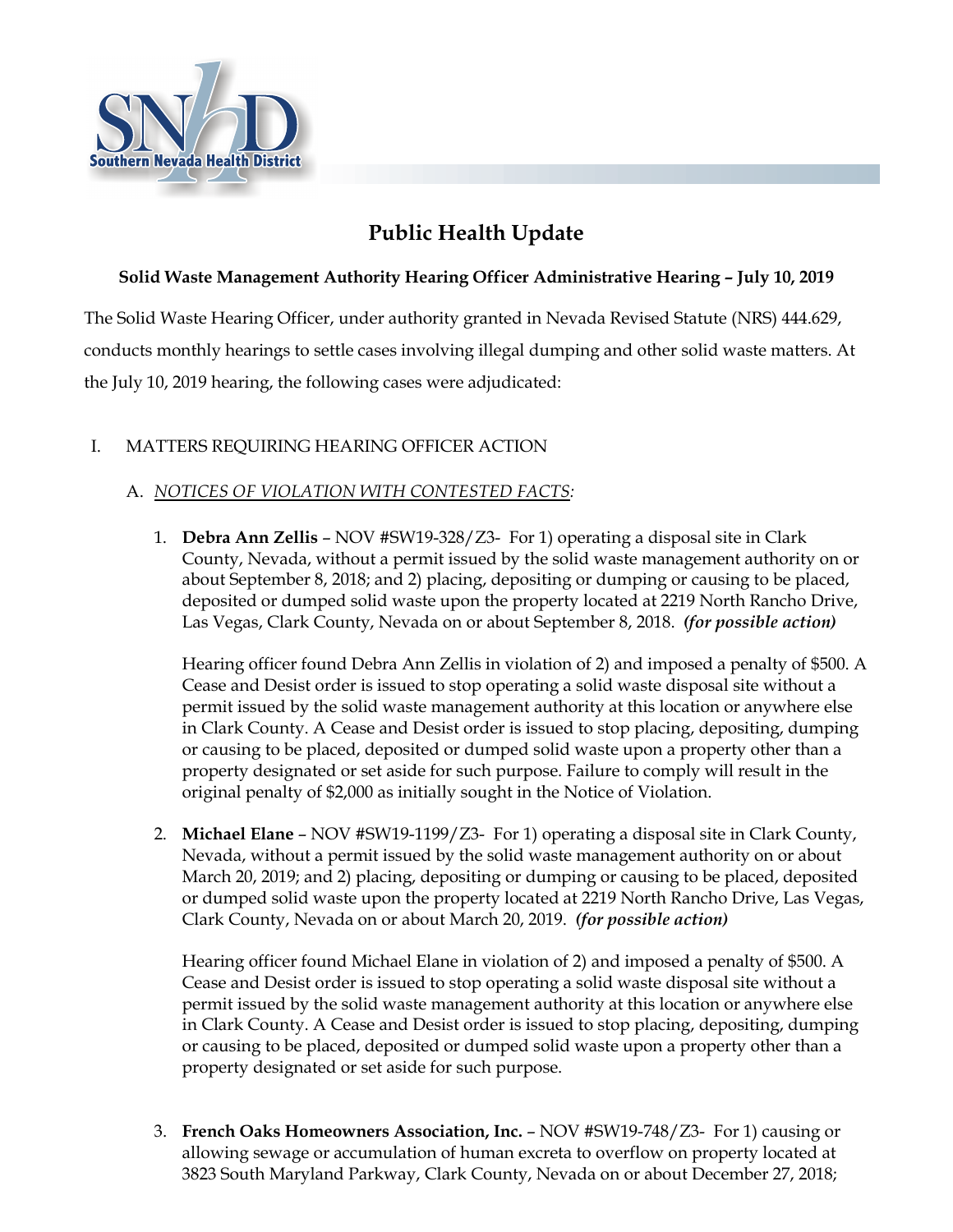and 2) failure to comply with the Order issued by the Solid Waste Management Authority on December 28,2018. *(for possible action)*

Hearing officer found French Oaks Homeowners Association, Inc. in violation and imposed a penalty of \$1,000 for 2). Plumbing cost of \$425 is to be reimbursed. Failure to comply will result in the original penalty of \$2,425 as initially sought in the Notice of Violation.

4. **Andersen Asphalt & Striping, LLC** – NOV #SW19-1061/G4- For 1) operating a disposal site in Clark County, Nevada, without a permit issued by the solid waste management authority on or about March 5, 2019; and 2) placing, depositing or dumping or causing to be placed, deposited or dumped solid waste upon the public right of way located at North Lamont Street and Alto Avenue, Clark County, Nevada on or about March 5, 2019. *(for possible action)*

Hearing office found Andersen Asphalt & Striping, LLC in violation of 2) and imposed a penalty of \$500. A Cease and Desist order is issued to stop operating a solid waste disposal site without a permit issued by the solid waste management authority at this location or anywhere else in Clark County. A Cease and Desist order is issued to stop placing, depositing, dumping or causing to be placed, deposited or dumped solid waste upon a property other than a property designated or set aside for such purpose. Failure to comply will result in the original penalty of \$2,000 as initially sought in the Notice of Violation.

5. **Diane Lewis and Kirk Lewis Children's Trust** – NOV #SW19-094/24- For 1) operating a disposal site in Clark County, Nevada, without a permit issued by the solid waste management authority on or about July 19, 2019; and 2) failure to comply with the Order issued by the Solid Waste Management Authority on August 2, 2018. *(for possible action)*

Item continued to August 18, 2019 agenda.

6. **Laquana Ajaui Bolden and Bianca Alexis Bolden** – NOV #SW19-1011/C6- For 1) operating a disposal site in Clark County, Nevada, without a permit issued by the solid waste management authority on or about February 20, 2019; and 2) placing, depositing or dumping or causing to be placed, deposited or dumped solid waste upon the vacant parcel located northwest of West Ann Road and San Mateo Street, North Las Vegas, Clark County, Nevada on or about February 20, 2019. *(for possible action)*

Item withdrawn by the Southern Nevada Health District.

7. **La Villa MHP LLC** – NOV #SW19-930/C6- For 1) causing or allowing sewage or accumulation of human excreta to overflow on property located at 1190 South Mojave Road, Clark County, Nevada on or about February 5, 2019; and 2) failure to comply with the Order issued by the Solid Waste Management Authority on February 5, 2019. *(for possible action)*

Hearing officer found La Villa MHP LLC in violation 2) and imposed a penalty of \$1,000. A Cease and Desist order is issued to stop causing or allowing to cause any sewage or accumulation of human excreta to overflow and deposit at this property or any other property in Clark County, Nevada. Failure to comply will result in the original penalty of \$2,000 as initially sought in the Notice of Violation.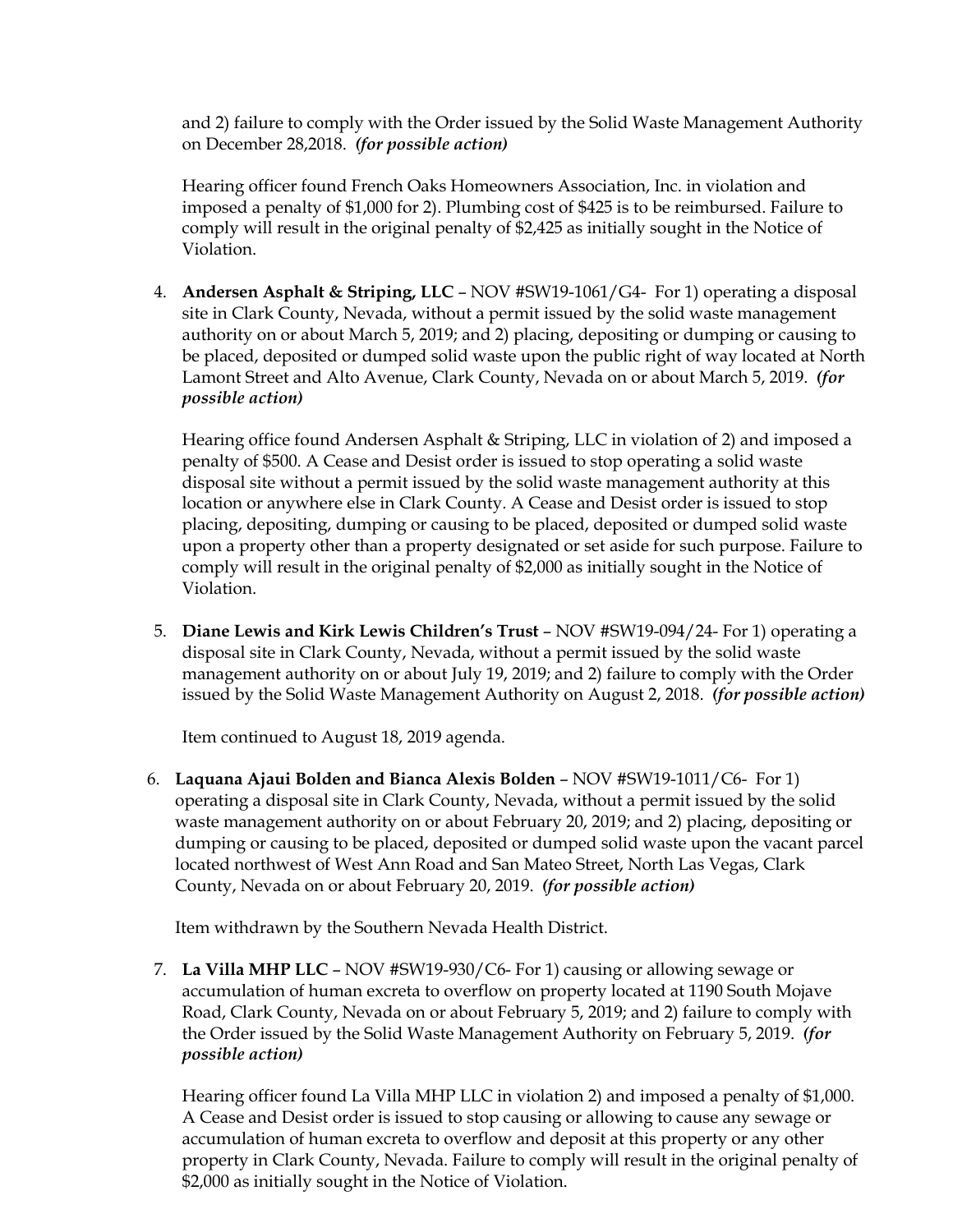8. **Las Palmas MHP LLC** – NOV #SW19-942/C6- For 1) operating a disposal site in Clark County, Nevada, without a permit issued by the solid waste management authority on or about February 19, 2019; 2) disposing of, abandoning or dumping motor vehicle battery, motor vehicle tire or motor vehicle oil at a site which has not been issued a permit for that purpose on or about February 19, 2019; and 3) failure to comply with the Order issued by the Solid Waste Management Authority on February 20, 2019. *(for possible action)*

Hearing officer found Las Palmas MHP LLC in violation of 3) and imposed a penalty of \$1,000. Corrective action of removal and proper disposal of waste is ordered. Failure to comply will result in the original penalty of \$3,000 as initially sought in the Notice of Violation.

9. **Las Palmas MHP LLC** – NOV #SW19-1207/C6- For 1) causing or allowing sewage or accumulation of human excreta to overflow on property located at 4487 East Lake Mead Boulevard, Clark County, Nevada on or about March 26, 2019; and 2) failure to comply with the Order issued by the Solid Waste Management Authority on March 26, 2019. *(for possible action)*

Hearing officer found Las Palmas MHP LLC in violation of 2) and imposed a penalty of \$1,000. Remediation of the area affected by sewage overflow is ordered. A Cease and Desist order is issued to stop causing or allowing to cause any sewage or accumulation of human excreta to overflow and deposit at this property or any other property in Clark County, Nevada. Failure to comply will result in the original penalty of \$2,000 as initially sought in the Notice of Violation.

- B. *NON-CONTESTED NOTICES OF VIOLATION: The Hearing Officer may approve or disapprove the agreed resolution. Upon disapproval of the agreed resolution, the Hearing Officer will set a date for the hearing of any such Notice of Violations.*
	- 1. **Brady Linen Services, LLC**  NOV #SW19-680/C6- For 1) operating a disposal site in Clark County, Nevada, without a permit issued by the solid waste management authority on or about December 6, 2018; and 2) failure to comply with the Order issued by the Solid Waste Management Authority on March 17, 2019. *(for possible action)*

Hearing officer found Brady Linen Services, LLC in violation and imposed a penalty of \$1,000 for each of 1) and 2). Corrective action of removal and proper disposal of waste is ordered.

2. **Jose Manuel Barajas** – NOV #SW19-1176/G4- For 1) operating a disposal site in Clark County, Nevada, without a permit issued by the solid waste management authority on or about March 18, 2019; 2) placing, depositing or dumping or causing to be placed, deposited or dumped solid waste upon the property located at 2226 South Nellis Boulevard, Clark County, Nevada on or about March 18, 2019; and 3) disposing of, abandoning or dumping motor vehicle battery, motor vehicle tire or motor vehicle oil at a site which has not been issued a permit for that purpose on or about March 18, 2019. *(for possible action)*

Hearing officer found Jose Manuel Barajas in violation of 2) and imposed a penalty of \$1,000. A Cease and Desist order is issued to stop placing, depositing, dumping or causing to be placed, deposited or dumped solid waste upon a property other than a property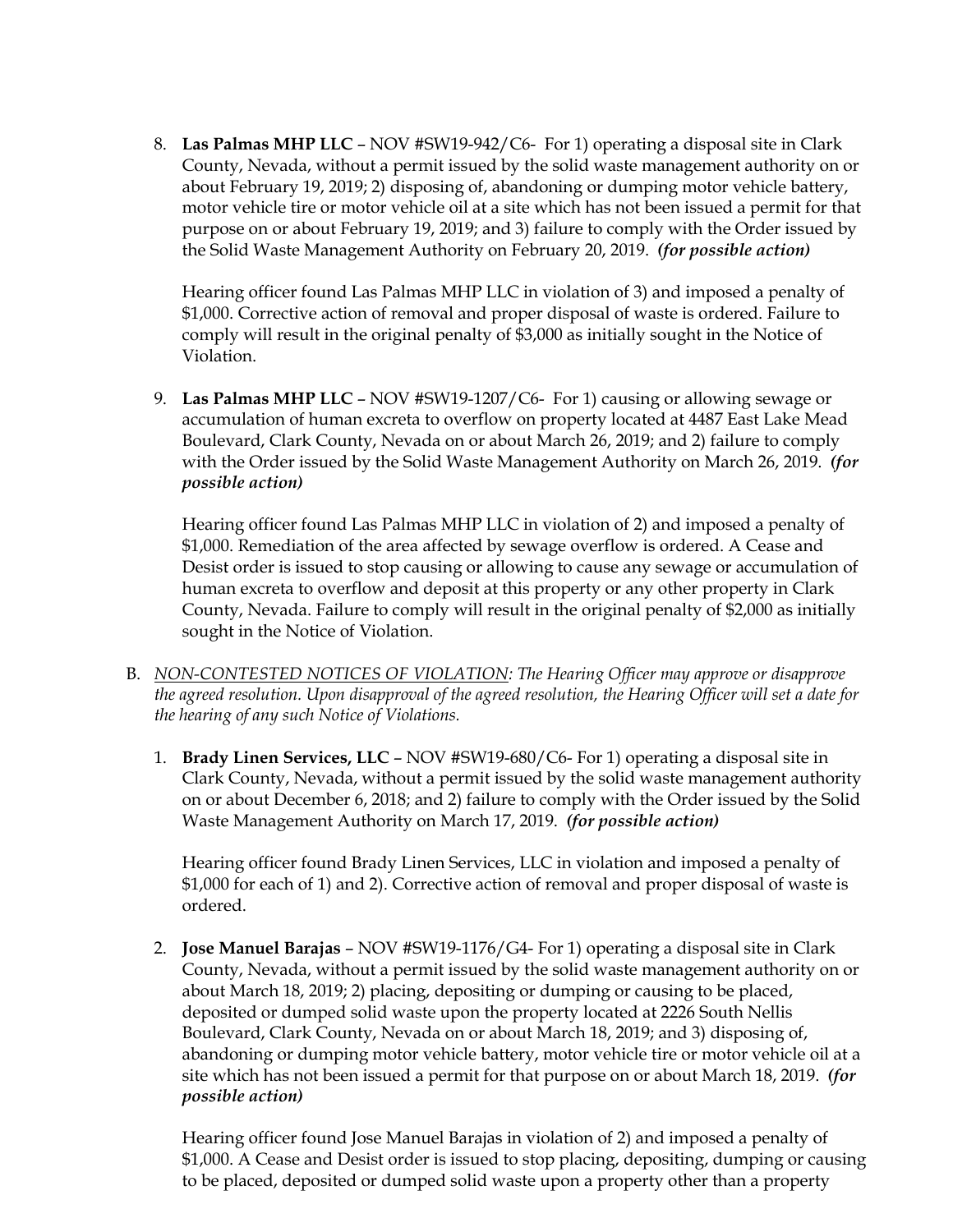designated or set aside for such purpose. Failure to comply will result in the original penalty of \$3,000 as initially sought in the Notice of Violation.

3. **Sparks CC, LLC** – NOV #SW19-838/Z3- For failure to comply with the Order issued by the Solid Waste Management Authority on January 24, 2019. *(for possible action)*

Hearing officer found Sparks CC, LLC in violation and imposed a penalty of \$1,000. Corrective actin of removal and proper disposal of waste is ordered.

4. **J & J Enterprises Services, Inc.** – NOV #SW19-1180/C6- For 1) operating a disposal site in Clark County, Nevada, without a permit issued by the solid waste management authority on or about January 30, 2019; and 2) placing, depositing or dumping or causing to be placed, deposited or dumped solid waste upon the vacant parcel located southwest of South Tenaya Way and Coley Avenue, Clark County, Nevada on or about January 30, 2019. *(for possible action)*

Hearing officer found J&J Enterprises Services, Inc. in violation of 2) and imposed a penalty of \$500. A Cease and Desist order is issued to stop placing, depositing, dumping or causing to be placed, deposited or dumped solid waste upon a property other than a property designated or set aside for such purpose.

5. **Fastrack Construction, Inc.** – NOV #SW19-863/32- For 1) operating a disposal site in Clark County, Nevada, without a permit issued by the solid waste management authority on or about January 18, 2019; and 2) placing, depositing or dumping or causing to be placed, deposited or dumped solid waste upon the vacant parcel located northwest of North Skye Canyon Park Drive and Log Cabin Way, Clark County, Nevada on or about January 18, 2019. *(for possible action)*

Hearing officer found Fastrack Construction, Inc. in violation of 2) and imposed a penalty of \$750. Written policies and training procedures are required. A Cease and Desist order is issued to stop placing, depositing, dumping or causing to be placed, deposited or dumped solid waste upon a property other than a property designated or set aside for such purpose. Failure to comply will result in the original penalty of \$2,000 as initially sought in the Notice of Violation.

6. **Fastrack Construction, Inc.** – NOV #SW19-906/H3- For 1) operating a disposal site in Clark County, Nevada, without a permit issued by the solid waste management authority on or about January 28, 2019; and 2) placing, depositing or dumping or causing to be placed, deposited or dumped solid waste upon the vacant parcel located south of North Parawan Street between Dublin Avenue and Cadiz Avenue, Henderson, Clark County, Nevada on or about January 28, 2019. *(for possible action)*

Hearing officer found Fastrack Construction, Inc. in violation of 2) and imposed a penalty of \$750. Written policies and training procedures are required. A Cease and Desist order is issued to stop placing, depositing, dumping or causing to be placed, deposited or dumped solid waste upon a property other than a property designated or set aside for such purpose. Failure to comply will result in the original penalty of \$2,000 as initially sought in the Notice of Violation.

7. **Ann Road Farms, LLC** – NOV #SW17-644/K5- For 1) operating a disposal site in Clark County, Nevada, without a permit issued by the solid waste management authority on or